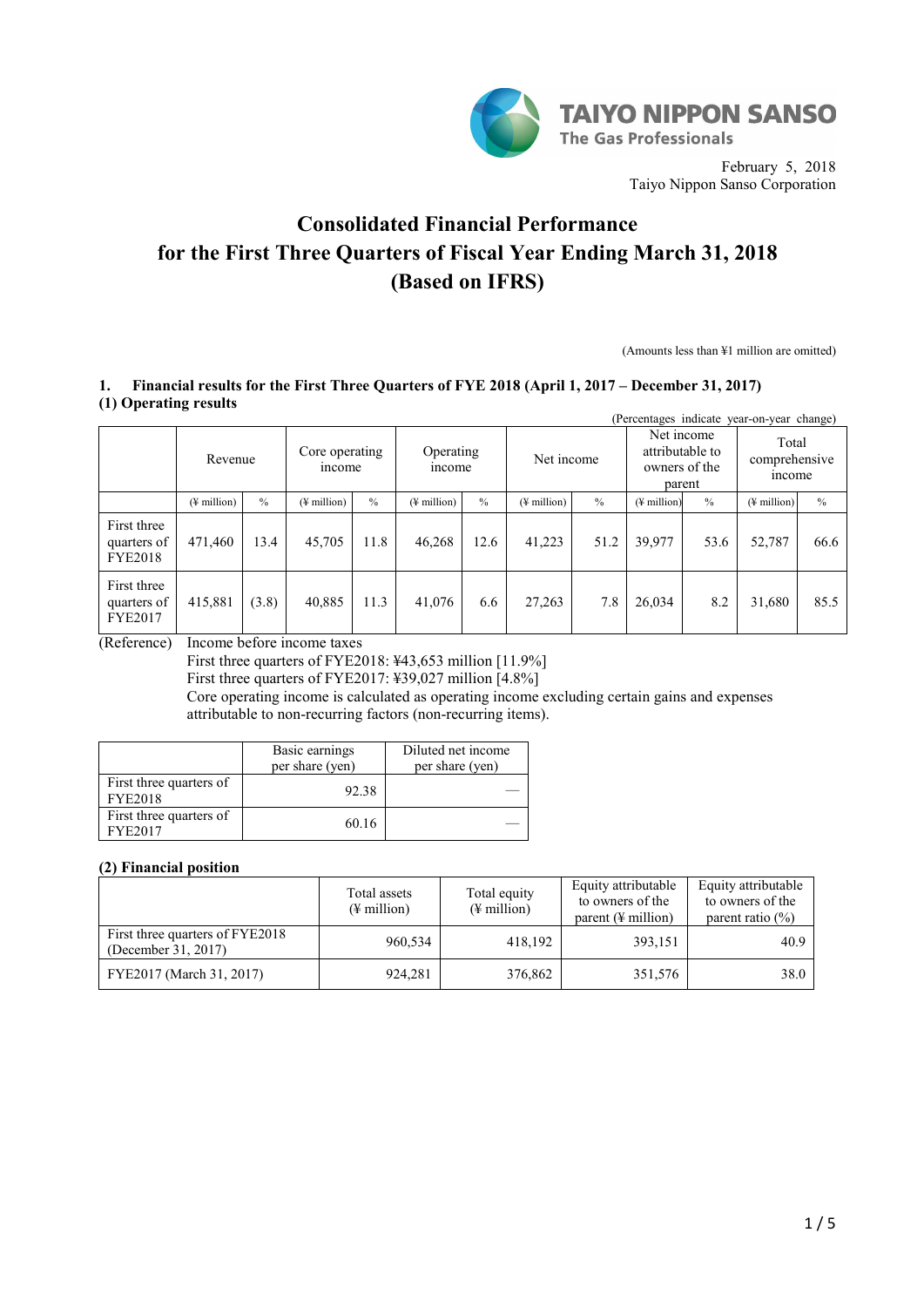## **2. Dividends**

|                | Annual Dividend                   |                            |                         |             |       |  |  |  |
|----------------|-----------------------------------|----------------------------|-------------------------|-------------|-------|--|--|--|
|                | End of<br>1 <sup>st</sup> quarter | End of $2^{nd}$<br>quarter | End of $3rd$<br>quarter | Term<br>end | Total |  |  |  |
|                | Yen                               | Yen                        | Yen                     | Yen         | Yen   |  |  |  |
| <b>FYE2017</b> |                                   | 9.00                       |                         | 11.00       | 20.00 |  |  |  |
| <b>FYE2018</b> |                                   | 11.00                      |                         |             |       |  |  |  |
| FYE2018 (est.) |                                   |                            |                         | 11.00       | 22.00 |  |  |  |

Note: No revisions have been made to recently announced forecasts.

## **3. Forecasts for business operations for FYE2018 full term (April 1, 2017 – March 31, 2018)**

|           |                         |               |                          |               |                  |               | (Percentages indicate year-on-year change)            |               |                                |
|-----------|-------------------------|---------------|--------------------------|---------------|------------------|---------------|-------------------------------------------------------|---------------|--------------------------------|
|           | Revenue                 |               | Core operating<br>income |               | Operating income |               | Net income<br>attributable to owners<br>of the parent |               | Basic<br>earnings<br>per share |
|           | $(\frac{1}{2})$ million | $\frac{0}{0}$ | (¥ million)              | $\frac{0}{0}$ | (¥ million)      | $\frac{0}{0}$ | (¥ million)                                           | $\frac{0}{0}$ | (Yen)                          |
| Full term | 635,000                 | 9.2           | 60.000                   | 9.6           | 60.000           | 11.8          | 48.000                                                | 38.2          | 110.92                         |

Note: No revisions have been made to recently announced forecasts.

(Reference) Income before income taxes

FYE2018 full term: ¥56,000 million [11.6%]

**4. Explanation concerning the appropriate use of forecasts for business operations and other notable matters** This report contains business forecasts and other forward-looking statements that are based on information currently available to the Company and certain assumptions judged to be reasonable by management. The Company gives no assurances that business forecasts will be attained. Moreover, actual results may differ materially from business forecasts due to various factors.

## **5. General information relating to the first three quarters results**

In the first three quarters of the fiscal year under review (from April 1, 2017 to December 31, 2017), the global economy saw the Chinese economy being underpinned by infrastructure investment led by the Chinese government, despite concerns about the need to curtail speculative real estate investment in the country together with the strengthening of environmental regulations, resulting in only a moderate deceleration. In the United States, the economy continued its moderate expansion, supported by improving employment and income levels. Moreover, corporate earnings are expected to be boosted by the significant tax reduction that was enacted in December 2017. In Japan, with an increase in exports primarily in the electronics and semiconductor-related sectors, there has been an upswing in production activity and moderate improvement in corporate earnings. Overall, economic conditions have been following a gradual recovery path.

Against this backdrop, the Taiyo Nippon Sanso Group (TNSC Group) achieved the following results for the first three quarters of the fiscal year under review. Revenue on a consolidated basis increased 13.4 % year on year to ¥471,460 million, core operating income rose 11.8% to ¥45,705 million, operating income increased 12.6 % to ¥46,268 million, and net income attributable to owners of the parent increased by 53.6 % to ¥39,977 million.

Core operating income is calculated as operating income excluding certain gains and expenses attributable to non-recurring factors (non-recurring items).

A breakdown of business performance by reportable segment is as follows. Segment income represents core operating income.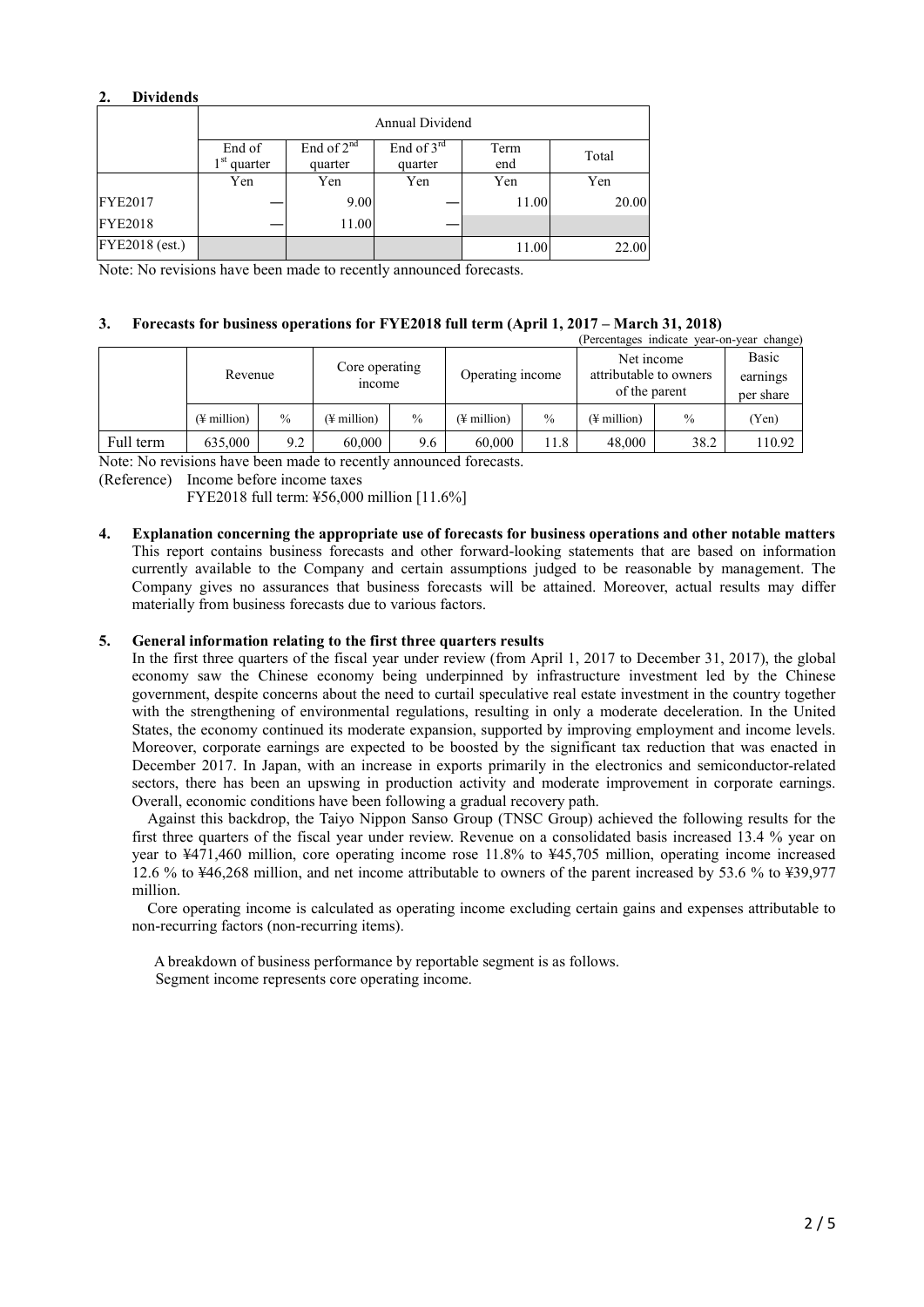#### **Gas Business in Japan**

In the industrial gas-related business, revenue from air separation gases (oxygen, nitrogen, and argon), a core product, performed solidly for use primarily in the key industries of steel and chemicals. In addition, revenue from on-site business increased since a new on-site plant started operations in October 2017. In addition, revenue from equipment and plants decreased, reflecting the absence of a large air separation unit project recorded in the previous fiscal year.

In the electronics-related field, revenue from electronic materials gases trended favorably due to increased demand from the liquid crystal display (LCD) and semiconductor-related industries.

In the energy-related field, revenue from liquid petroleum gas (LPG) jumped substantially year on year due to a higher sales price following an increase in the import price.

As a result, in the Gas Business in Japan, revenue increased 6.7% year on year to ¥246,382 million, while segment income rose 4.1% to ¥23,004 million.

#### **Gas Business in the United States**

In the industrial gas-related business, there was a large contribution to revenue from the consolidation of a business acquired from Air Liquide Group since September 2016. In the existing business, revenue from bulk gas rose, due partly to increased shipments of carbon dioxide gas.

As a result, in the Gas Business in the United States, revenue increased 21.6% year on year to ¥128,549 million, and segment income rose 23.2% to ¥10,021 million.

#### **Gas Business in Asia & Oceania**

In the industrial gas-related field, demand for hard goods was lackluster in Singapore and Malaysia and revenue declined. However, the consolidation of Supagas Holdings Pty Ltd in Australia as a subsidiary of the Company in December 2016 contributed to business results.

In the electronics-related field, revenue from electronic materials gases and electronics-related equipment and installation increased significantly year on year, due to growth in demand in China, South Korea and Taiwan.

As a result of the above, in the Gas Business in Asia & Oceania, revenue increased 27.5% year on year to ¥74,858 million, and segment income rose 72.9% to ¥7,274 million.

#### **Thermos & Other Businesses**

In the Thermos & Other Businesses, revenue increased steadily due to solid sales of vacuum insulated portable mugs and tumblers in Japan.

As a result, in Thermos & Other Businesses, revenue increased 5.9% year on year to ¥21,670 million, while segment income decreased 12.2% to ¥6,943 million.

#### **6. Segment information**

The TNSC Group conducts gas businesses in Japan and overseas, mainly for customers in the steel, chemical, and electronics industries, and has built production and sales structures for its main products in Japan, the United States, and Asia & Oceania. In addition, the TNSC Group manufactures and sells housewares such as stainless steel vacuum bottles, and conducts real-estate rental and other businesses. Therefore, the Company has established the following four reportable segments: Gas Business in Japan, Gas Business in the United States, Gas Business in Asia & Oceania, and Thermos & Other Businesses.

| Business segment                     | Main products and services                                                                                                                                                                                                     |
|--------------------------------------|--------------------------------------------------------------------------------------------------------------------------------------------------------------------------------------------------------------------------------|
| Gas Business in Japan                | Oxygen, nitrogen, argon, carbon dioxide, helium, hydrogen, acetylene, gas-related                                                                                                                                              |
| Gas Business in the                  | equipment, specialty gases (electronic materials gases, pure gases, etc.),                                                                                                                                                     |
| <b>United States</b>                 | electronics-related equipment and installation, semiconductor manufacturing                                                                                                                                                    |
| Gas Business in Asia $\&$<br>Oceania | equipment, cutting and welding equipment, welding materials, plants and machinery,<br>liquid petroleum gas (LPG) and related equipment, medical-use gases (oxygen,<br>nitrous oxide, etc.), medical equipment, stable isotopes |
| Thermos & Other<br><b>Businesses</b> | Housewares, real-estate rental                                                                                                                                                                                                 |

The principal products and services included in the four segments are shown in the table below.

Revenue from inter-segment transactions and transfers is based primarily on prevailing market prices.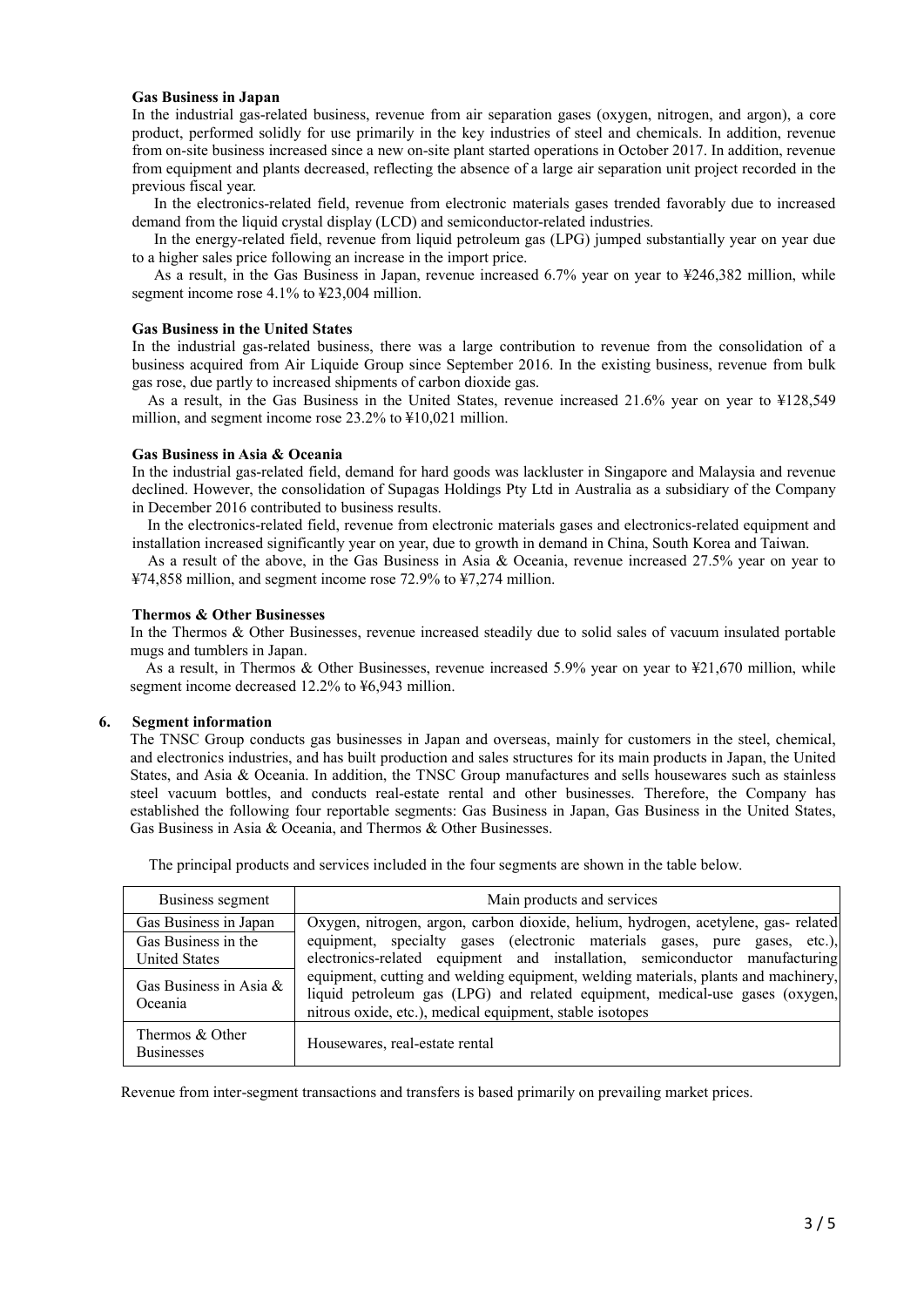# **(1) Figures of revenue and income (loss) by reportable segment**

|                                                                         | $\frac{1}{2}$ and $\frac{1}{2}$ . The state $\frac{1}{2}$ is the state of $\frac{1}{2}$ is the state of $\frac{1}{2}$ is the state of $\frac{1}{2}$ |                                                             |                                                   |                                                |         |                              | $(\frac{1}{2}$ million)                                      |
|-------------------------------------------------------------------------|-----------------------------------------------------------------------------------------------------------------------------------------------------|-------------------------------------------------------------|---------------------------------------------------|------------------------------------------------|---------|------------------------------|--------------------------------------------------------------|
|                                                                         | Gas<br><b>Business</b><br>in Japan                                                                                                                  | Gas<br><b>Business</b><br>in the<br>United<br><b>States</b> | Gas<br><b>Business</b><br>in Asia $\&$<br>Oceania | <b>Thermos</b><br>& Other<br><b>Businesses</b> | Total   | Adjust-<br>ments<br>(Note 1) | Amounts on<br>the<br>Consolidated<br>Statements of<br>Income |
| Revenue<br>$(1)$ Revenue to<br>external customers                       | 230,987                                                                                                                                             | 105,729                                                     | 58,704                                            | 20,458                                         | 415,881 |                              | 415,881                                                      |
| from<br>$(2)$ Revenue<br>inter-segment<br>transactions and<br>transfers | 5,385                                                                                                                                               | 6,005                                                       | 844                                               | 956                                            | 13,192  | (13, 192)                    |                                                              |
| Total                                                                   | 236,373                                                                                                                                             | 111,735                                                     | 59,549                                            | 21,414                                         | 429,073 | (13, 192)                    | 415,881                                                      |
| Segment income<br>(Note 2)                                              | 22,103                                                                                                                                              | 8,136                                                       | 4,206                                             | 7,905                                          | 42,352  | (1,466)                      | 40,885                                                       |

First Three Quarters, FYE2017 (April 1, 2016 – December 31, 2016)

Notes:

1. The ¥1,466 million negative adjustment for segment income is comprised of ¥309 million of intersegment eliminations and companywide expenses of ¥1,157 million that were not allocated to any particular reportable segment. These companywide expenses related principally to basic research expenses that were not allocated to a particular reportable segment.

2. Segment income represents core operating income, which is calculated as operating income excluding certain gains or losses attributable to non-recurring factors (non-recurring items).

|                                                                    |                                    |                                                             |                                                |                                         |         |                              | (¥ million)                                                  |
|--------------------------------------------------------------------|------------------------------------|-------------------------------------------------------------|------------------------------------------------|-----------------------------------------|---------|------------------------------|--------------------------------------------------------------|
|                                                                    | Gas<br><b>Business</b><br>in Japan | Gas<br><b>Business</b><br>in the<br>United<br><b>States</b> | Gas<br><b>Business</b><br>in Asia &<br>Oceania | Thermos<br>& Other<br><b>Businesses</b> | Total   | Adjust-<br>ments<br>(Note 1) | Amounts on<br>the<br>Consolidated<br>Statements of<br>Income |
| Revenue<br>$(1)$ Revenue to<br>external customers                  | 246,382                            | 128,549                                                     | 74,858                                         | 21,670                                  | 471,460 |                              | 471,460                                                      |
| (2) Revenue from<br>inter-segment<br>transactions and<br>transfers | 8,667                              | 8,299                                                       | 1,516                                          | 995                                     | 19,479  | (19, 479)                    |                                                              |
| Total                                                              | 255,050                            | 136,848                                                     | 76,374                                         | 22,666                                  | 490,939 | (19, 479)                    | 471,460                                                      |
| Segment income<br>(Note 2)                                         | 23,004                             | 10,021                                                      | 7,274                                          | 6,943                                   | 47,244  | (1, 539)                     | 45,705                                                       |

First Three Quarters, FYE2018 (April 1, 2017 – December 31, 2017)

Notes:

1. The ¥1,539 million negative adjustment for segment income is comprised of ¥463 million of intersegment eliminations and companywide expenses of ¥1,075 million that were not allocated to any particular reportable segment. These companywide expenses related principally to basic research expenses that were not allocated to a particular reportable segment.

2. Segment income represents core operating income, which is calculated as operating income excluding certain gains or losses attributable to non-recurring factors (non-recurring items).